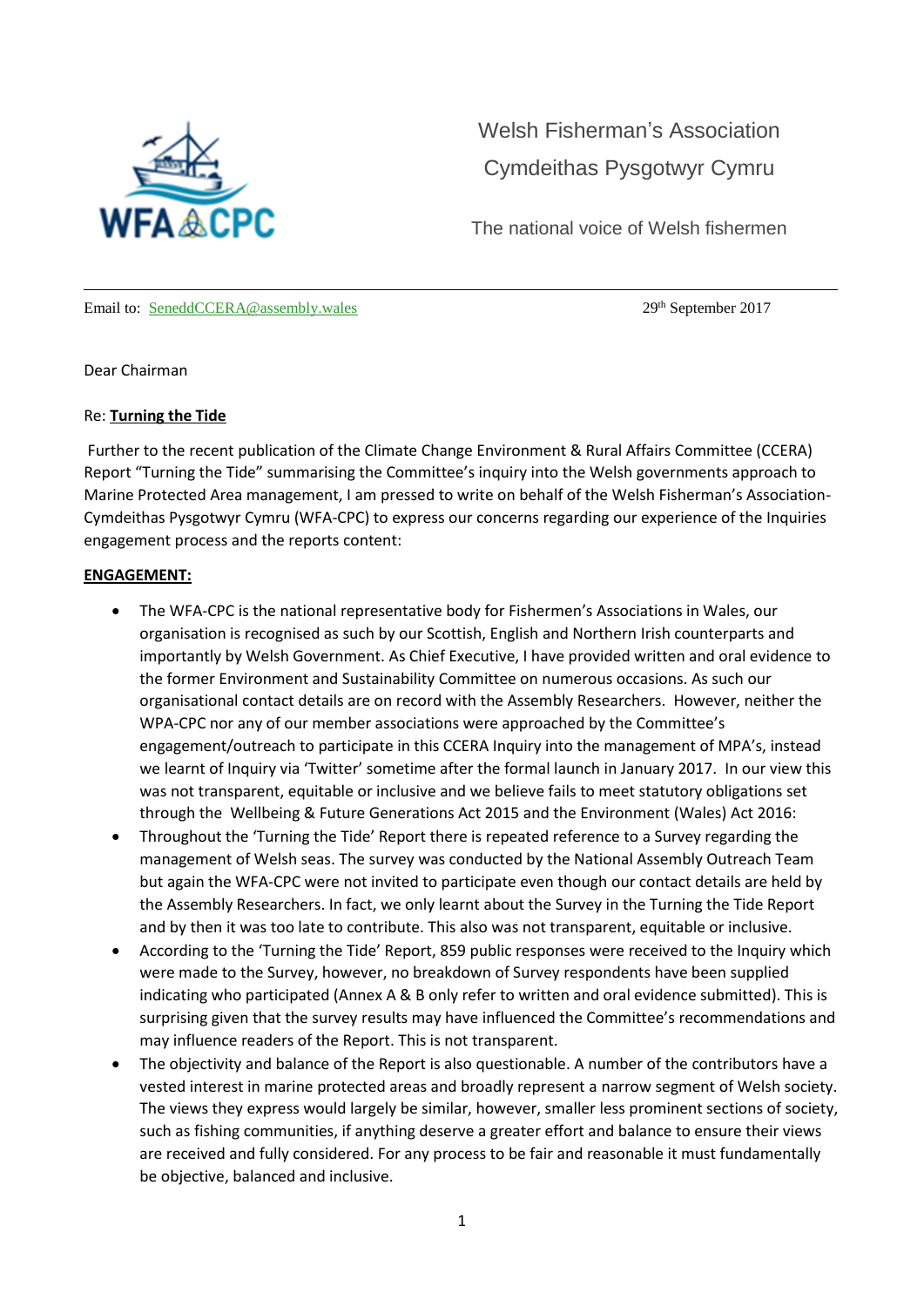- Whilst in the main, contributors of written information generally remained within the consultation guidance of limiting answers to questions to 250 words there was an exception for one individual who was granted permission by Assembly staff to submit a 32 page response to the main Inquiry. From a stakeholder engagement point of view it would appear inconsistent and unequal to change guidance for one person whose views were well represented by their sectors contribution. This individual's contribution is referenced 7 times within the Report whilst none of the written evidence submitted by other individuals was quoted at all. The particular individual concerned is a former EMSO who the report recommends should be funded again by Welsh Government. This was not a balanced and objective conclusion.
- The 'Turning the Tide' Report references quotes by contributors through each of the four chapters, the WFA-CPC are noticeably underrepresented in terms of inclusion and contribution to the Inquiry:

| <b>SECTOR</b>                          | NO. OF QUOTES USED: | $\frac{9}{6}$ |
|----------------------------------------|---------------------|---------------|
| <b>Environmental Groups</b>            | 26                  | 51%           |
| Relevant Authorities Groups and EMSO's | 14                  | 27%           |
| Individual / One of Four?              |                     | 14%           |
| WFA-CPC                                | 4                   | 8%            |
|                                        |                     |               |
|                                        |                     | 100%          |

## **General**

During my oral evidence to the Committee, with no prior notification I was asked questions about the Cabinet Secretary for Environment & Rural Affairs decision to proceed with newly proposed management measures to support a sustainable scallop fishery in Cardigan Bay. I was not prepared or expecting questions other than those published in the Inquiry. We subsequently provided additional written evidence as requested which has not appeared in the annexes or been considered within the Report.

## **CHAPTER 02 – STRATGIC DIRECTION & LEADERSHIP:**

**14 –** NRW's recent evidence to this Inquiry stated that WG were providing a strong lead through the Marine & Fisheries Division, Marine Transition Programme and the MPA Steering Group etc. why would the Committee use misleading and old (2012) evidence by the former CCW within this section of the Report rather than NRW's – New Evidence to this Inquiry?

**15/16 –** Only reflects the opinions of others and does not include the views expressed by the WFA-CPC or the Statutory Nature conservation Advisors – NRW. This would appear to be selective use of contributions:

## **STAFFING & RESOURCES:**

We would agree that the appropriate level of resource is critical given the additional responsibilities in the marine area resulting from cSAC designation and the 'Wales Act' and indeed the wider resource demands arising from the UK decision to exit the EU. We would advocate an immediate and ongoing review of resource/recruitment to ensure that policy objectives pre and post exit do not compromise, preparations for Wales' 'Day 1 Readiness'.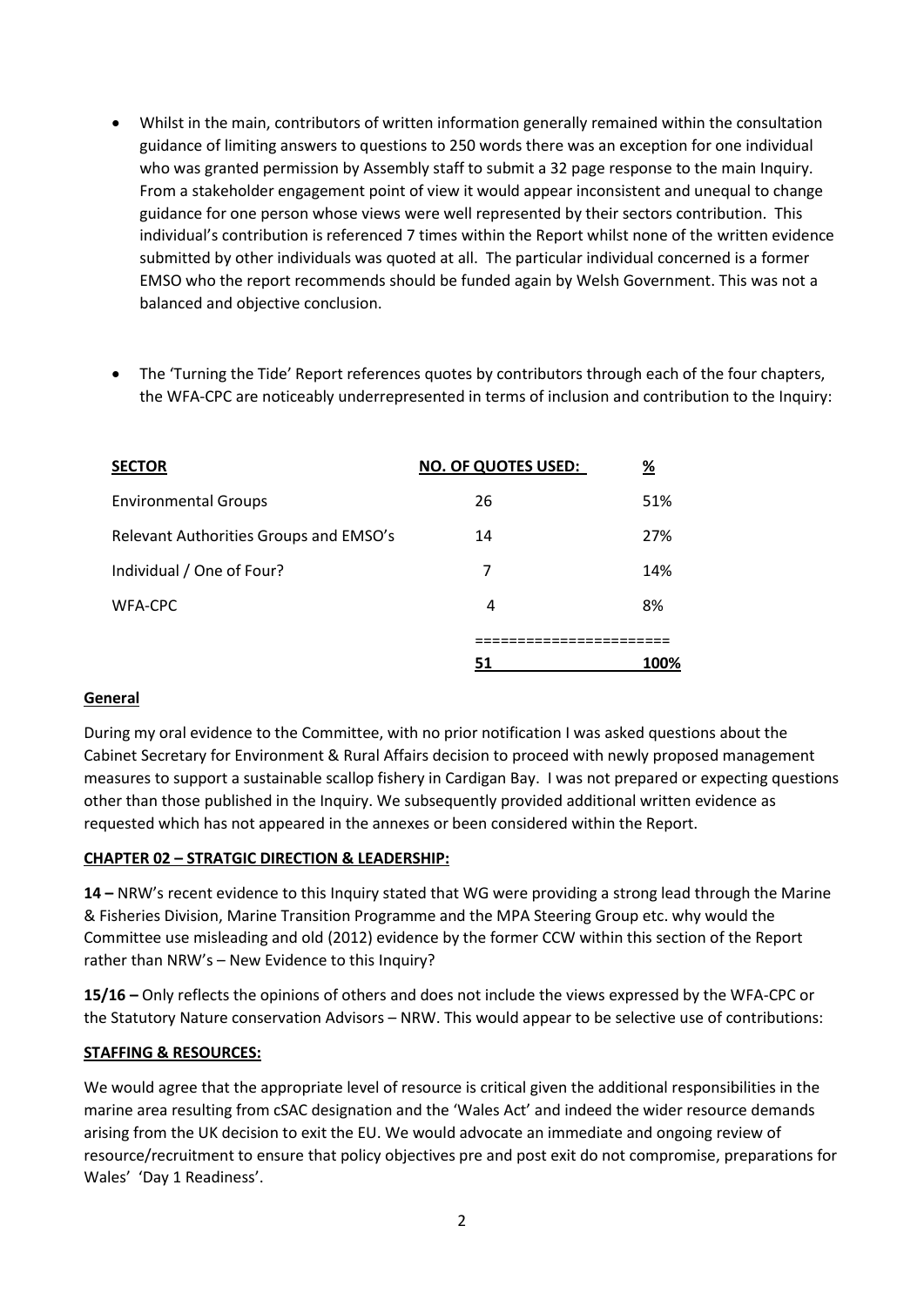## *For CCERA interest: Staff resources re Marine & Fisheries England:-*

| <b>Wales Marine &amp; Fisheries Staff Total</b> | 63             |
|-------------------------------------------------|----------------|
| <b>Total</b>                                    | $950 - 1750$   |
| IFCA's                                          | <i>150-200</i> |
| MMO.                                            | 400            |
| DFFRA                                           | 400 -600       |
|                                                 |                |

**25 -** Refers to a disappointment from Environmental representatives that the WNMP will not take sufficient account of the impact of activities in MPA's. The regulatory framework already exists to manage activities within MPA's that is the purpose of the Nature Directives. It is not the purpose of the Marine Plan to duplicate and create confusion, the Marine Plan's purpose is to inform an evidence based plan led approach to assist consenting authorities in terms of future development within the Welsh marine plan area:

**28 & 30 -** Preference for 7 management areas in Wales' seas each with a site officer approximate cost of £50,000 per site per year with additional funding for delivering projects:

### *£50,000 x 7 = £350,000 per year x 6 years (statutory reporting period) = £2.1 million*

Given the recent move from core funding by NRW to project based activity this proposal would appear costly and regressive.

### **GREATER PUBLIC UNDERSTANDING OF MPA'S**

**42, 43 & 45 -** A number of EMSO have been in post for decades, if public awareness and understanding have not improved in that period, that presumably is one of the reasons why NRW have moved to a project led funding model. This approach follows the strategic work of the LIFE N2K Prioritised Improvement Project and would fund outputs rather than exclusively EMSO Posts

#### **CHAPTER 03. – THE NETWORK OF MPAs in WALES**

| 58.                                                                                                                                                            | Correction:- | Marine SAC's in Wales (not including SPA's) = $5,592$ km <sup>2</sup> |                                                                              |
|----------------------------------------------------------------------------------------------------------------------------------------------------------------|--------------|-----------------------------------------------------------------------|------------------------------------------------------------------------------|
|                                                                                                                                                                | Table 1:     |                                                                       |                                                                              |
|                                                                                                                                                                |              |                                                                       | Marine cSAC's in Wales (same level of protection) = $12,498$ km <sup>2</sup> |
|                                                                                                                                                                |              | Total $EMS = 18,081km2$                                               |                                                                              |
| The Welsh marine area overall total = $30,723$ km <sup>2</sup><br>(as depicted by blue boundary map Page 24) and thereby is in excess of 50%<br>of Welsh seas: |              |                                                                       |                                                                              |
| <b>For information and contrast: -</b>                                                                                                                         |              |                                                                       | Welsh land area = $20,782$ km <sup>2</sup>                                   |
|                                                                                                                                                                |              |                                                                       | Welsh land SAC's & SPA's = $1,478$ km <sup>2</sup> total:                    |

**63, 64 & 65** – the selected sector contributions presented in these sections of the Report refer to favourable conservation status (FCS) as required by the EU Nature Directives with opinion being expressed in respect of marine SAC feature condition – the WFA submitted detailed evidence regarding the UK statutory reporting process to the EU in response to questions 3 & 10 of the Inquiry consultation. Within our written evidence we explain the misrepresentation of unfavourable condition at a Welsh marine level. Disappointingly the